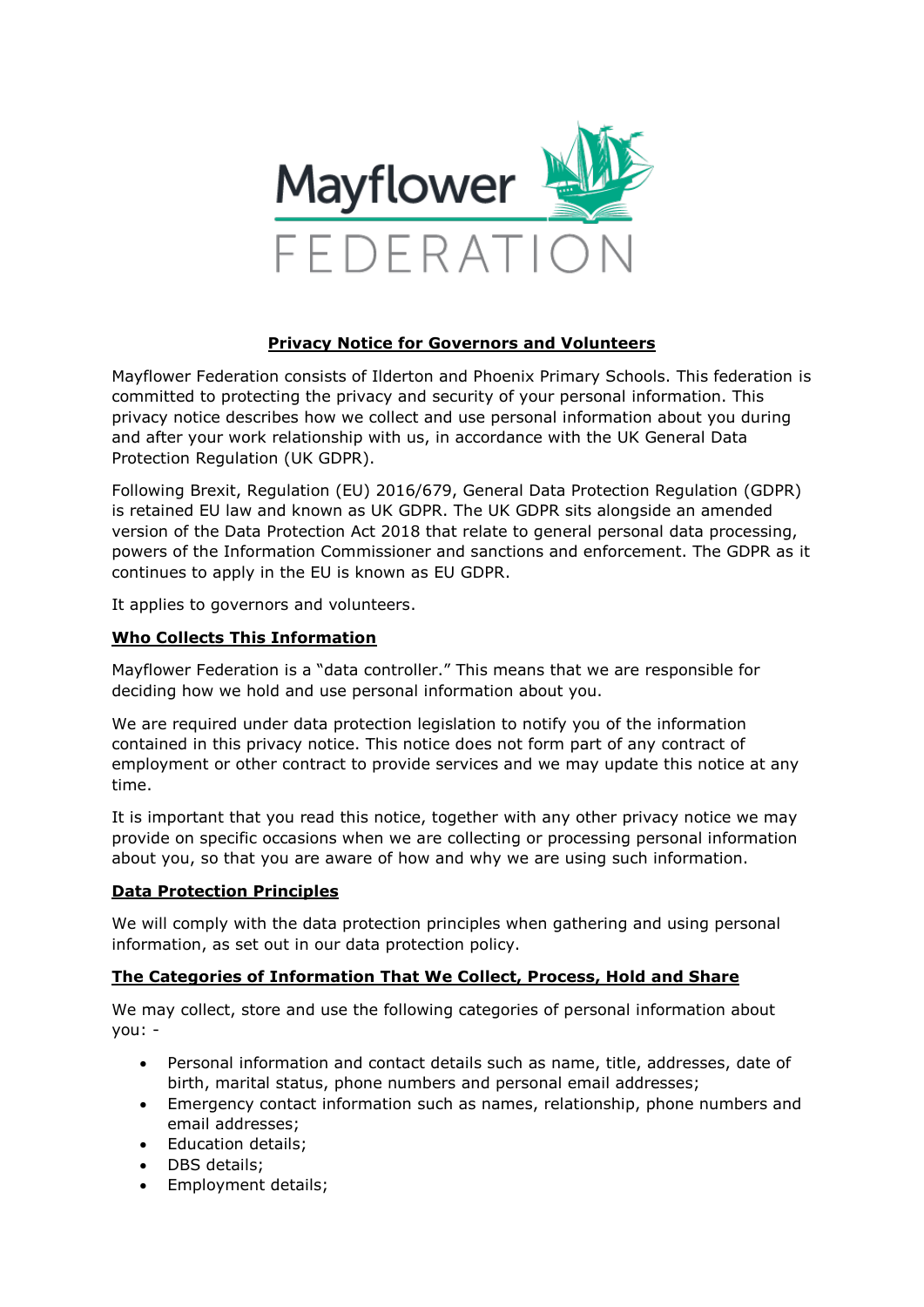- Information about business and pecuniary interests;
- Information acquired as part of your application to become a governor;
- Criminal records information as required by law to enable you to work with children;
- Information about your use of our IT, communications and other systems, and other monitoring information;
- Photographs;
- Images captured by the School's CCTV system;
- Video recordings capture by the School's video conferencing platform;
- Your racial or ethnic origin, sex and sexual orientation, religious or similar beliefs;
- Details in references about you that we give to others.

## **How We Collect This Information**

We may collect this information from you directly, from the DBS, other employees and professionals we may engage, automated monitoring of our websites and other technical systems such as our computer networks and connects, CCTV and access control systems, remote access systems, email and instant messaging systems, intranet and internet facilities.

A majority of the information that we collect from you is mandatory, however there is some information that you can choose whether or not to provide it to us. Whenever we seek to collect information from you, we make it clear whether you must provide this information (and if so, what the possible consequences are of not complying), or whether you have a choice.

## **How We Use Your Information**

We will only use your personal information when the law allows us to. Most commonly, we will use your information in the following circumstances: -

- Where you have provided your consent;
- Where we need to perform the contract we have entered into with you;
- Where we need to comply with a legal obligation (such as health and safety legislation and under statutory codes of practice);
- Where it is needed in the public interest or for official purposes;
- Where it is necessary for our legitimate interests (or those of a third party) and your interests, rights and freedoms do not override those interests.

We need all the categories of information in the list above primarily to allow us to comply with our legal obligations and to enable us as a School to perform our public task. Please note that we may process your information without your knowledge or consent, where this is require or permitted by law.

The situations in which we will process your personal information are listed below: -

- To determine appointment and suitability as a governor;
- To deal with election of governors;
- To comply with safeguarding obligations;
- To provide details on our website or online databases about governors;
- To communicate with third parties and other stakeholders to the School;
- For business management and planning purposes (including accounting, budgetary and health and safety purposes;
- For financial purposes (such as expenses);
- To deal with any complaints/investigations as required;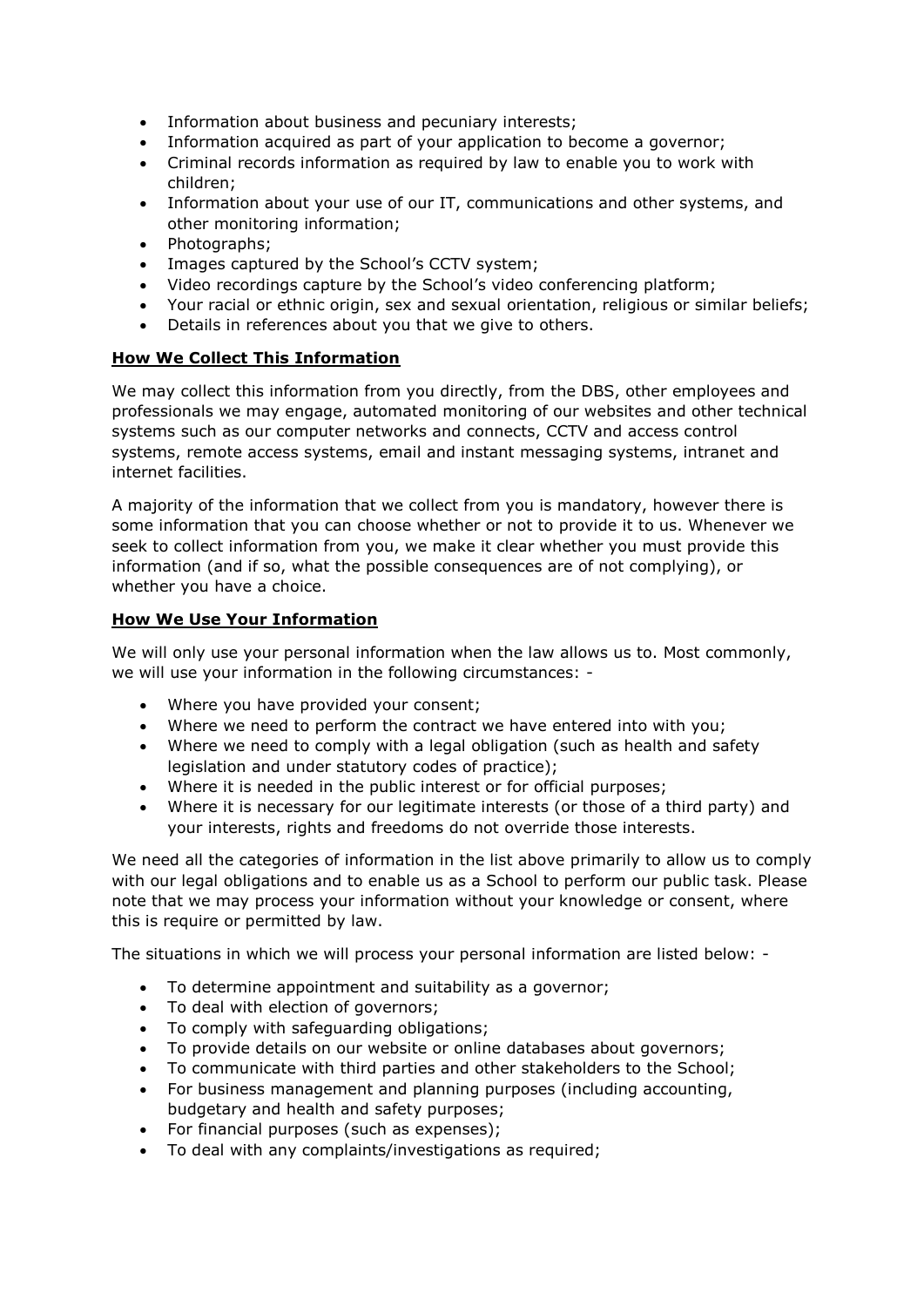- When you sit on a panel or committee, name and comments as well as decisions made;
- To send communications in your role as governor;
- For education, training and development requirements;
- In order to review governance of the School;
- In order to comply with any legal dispute or any legal obligations;
- In order to comply with regulatory requirements or health and safety obligations;
- To ensure system security, including preventing unauthorised access to our networks;
- To monitor use of our systems to ensure compliance with our IT processes;
- To receive advice from external advisors and consultants;
- To liaise with regulatory bodies (such as the DfE, DBS); and
- Dealing with termination of your appointment;

Some of the above grounds for processing will overlap and there may be several grounds which justify our use of your personal information.

If you fail to provide certain information when requested, we may be prevented from complying with our legal obligations (such as to ensure health and safety). Where you have provided us with consent to use your data, you may withdraw this consent at any time.

We will only use your personal information for the purposes for which we collected it, unless we reasonably consider that we need to use it for another reason and that reason is compatible with the original purpose. If we need to use your personal information for an unrelated purpose, we will notify you and we will explain the legal basis which allows us to do so.

# **How We Use Particularly Sensitive Information**

Sensitive personal information (as defined under the UK GDPR as "special category data") require higher levels of protection and further justification for collecting, storing and using this type of personal information. We may process this data in the following circumstances: -

- In limited circumstances, with your explicit written consent;
- Where we need to carry out our legal obligations in line with our data protection policy;
- Where it is needed in the public interest, such as for equal opportunities monitoring (or in relation to our pension scheme);
- Where it is needed in relation to legal claims or where it is necessary to protect your interests (or someone else's interests) and you are not capable of giving your consent.

# **Criminal Convictions**

We may only use information relating to criminal convictions where the law allows us to do so. This will usually be where it is necessary to carry out our legal obligations. We will only collect information about criminal convictions if it is appropriate given the nature of the role and where we are legally able to do so.

Where appropriate we will collect information about criminal convictions as part of the recruitment process or we may be notified of such information directly by you in the course of working for us.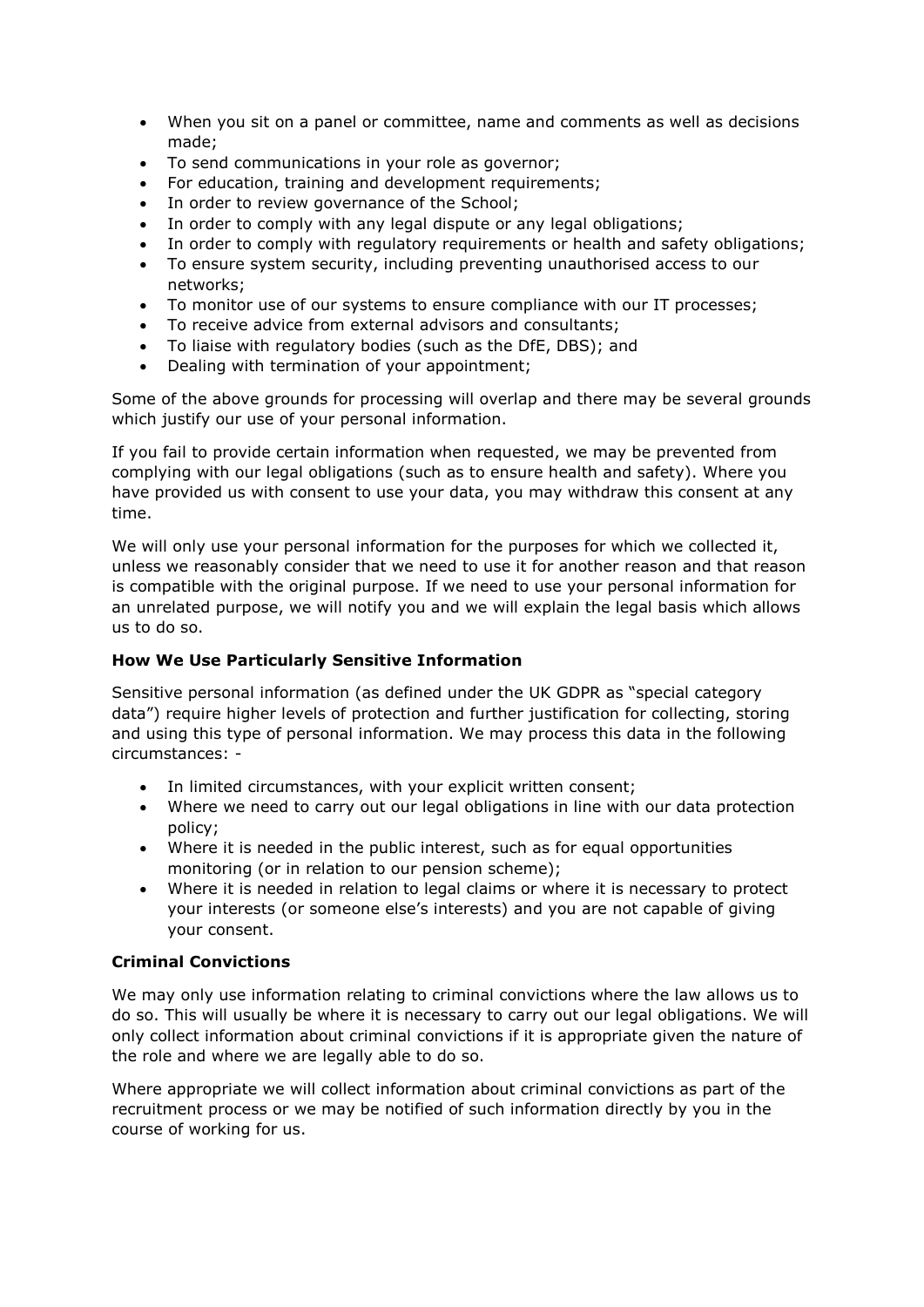## **Automated Decision Making**

Automated decision making takes place when an electronic system uses personal information to make a decision without human intervention. We are allowed to use automated decision making in the following circumstances: -

- Where we have notified you of the decision and given you 21 days to request a reconsideration;
- Where it is necessary to perform the contract with you and appropriate measures are put in place to safeguard your rights; or
- In limited circumstances, with your explicit written consent and where appropriate measures are in place to safeguard your rights.

You will not be subject to decisions that will have a significant impact on you based solely on automated decision-making, unless we have a lawful basis for doing so and we have notified you.

## **Sharing Data**

We may need to share your data with third parties, including third party service providers where required by law, where it is necessary to administer the working relationship with you or where we have another legitimate interest in doing so. These include the following: -

- Government departments or agencies
- The Local Authority
- Suppliers and Service providers
- Professional advisors and consultants
- The Department for Education
- Law enforcement
- Support services:
- DBS.

Information will be provided to those agencies securely or anonymised where possible.

The recipient of the information will be bound by confidentiality obligations, we require them to respect the security of your data and to treat it in accordance with the law.

#### **Retention Periods**

Except as otherwise permitted or required by applicable law or regulation, the School only retains personal data for as long as necessary to fulfil the purposes they collected it for, as required to satisfy any legal, accounting or reporting obligations, or as necessary to resolve disputes.

To determine the appropriate retention period for personal data, the School considers the amount, nature, and sensitivity of personal data, the potential risk of harm from unauthorised use or disclosure of personal data, the purposes for processing the personal data, whether we can fulfil the purposes of processing by other means and any applicable legal requirements.

Once you are no longer a governor or volunteer of the school we will retain and securely destroy your personal information in accordance with our data retention policy.

#### **Security**

We have put in place measures to protect the security of your information (i.e. against it being accidentally lost, used or accessed in an unauthorised way). In addition, we limit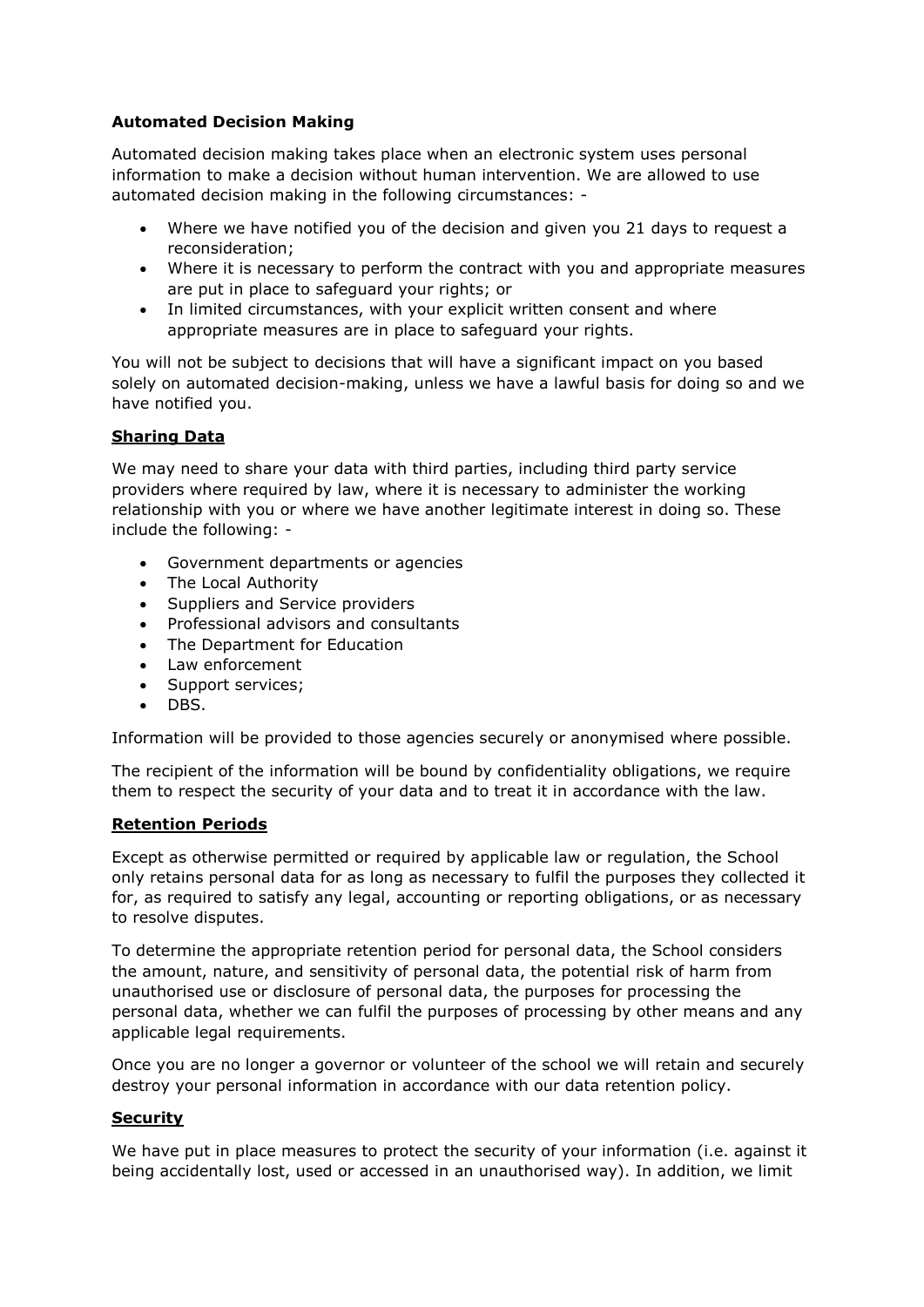access to your personal information to those employees, agents, contractors and other third parties who have a business need to know.

Third parties will only process your personal information on our instructions and where they have agreed to treat information confidentially and to keep it secure.

We have put in place procedures to deal with any suspected data security breach and will notify you and any applicable regulator of a suspected breach where we are legally required to do so.

#### **Your Rights of Access, Correction, Erasure and Restriction**

It is important that the personal information we hold about you is accurate and current. Please keep us informed if your personal information changes during your working relationship with us.

Under certain circumstances by law you have the right to: -

- Access your personal information (commonly known as a "subject access request"). This allows you to receive a copy of the personal information we hold about you and to check we are lawfully processing it. You will not have to pay a fee to access your personal information. However we may charge a reasonable fee if your request for access is clearly unfounded or excessive. Alternatively we may refuse to comply with the request in such circumstances.
- Correction of the personal information we hold about you. This enables you to have any inaccurate information we hold about you corrected.
- Erasure of your personal information. You can ask us to delete or remove personal data if there is no good reason for us continuing to process it.
- Restriction of processing your personal information. You can ask us to suspend processing personal information about you in certain circumstances, for example, if you want us to establish its accuracy before processing it.
- To object to processing in certain circumstances (for example for direct marketing purposes).
- To transfer your personal information to another party.

If you want to exercise any of the above rights, please contact the Headteacher at Ilderton or Phoenix Primary School in writing.

We may need to request specific information from you to help us confirm your identity and ensure your right to access the information (or to exercise any of your other rights). This is another appropriate security measure to ensure that personal information is not disclosed to any person who has no right to receive it.

## **Right to Withdraw Consent**

In the limited circumstances where you may have provided your consent to the collection, processing and transfer of your personal information for a specific purpose, you have the right to withdraw your consent for that specific processing at any time. To withdraw your consent, please contact the Headteacher at Ilderton or Phoenix Primary School. Once we have received notification that you have withdrawn your consent, we will no longer process your information for the purpose or purposes you originally agreed to, unless we have another legitimate basis for doing so in law.

## **How to Raise a Concern**

We hope that the Headteachers at Ilderton and Phoenix Primary School can resolve any query you raise about our use of your information in the first instance.